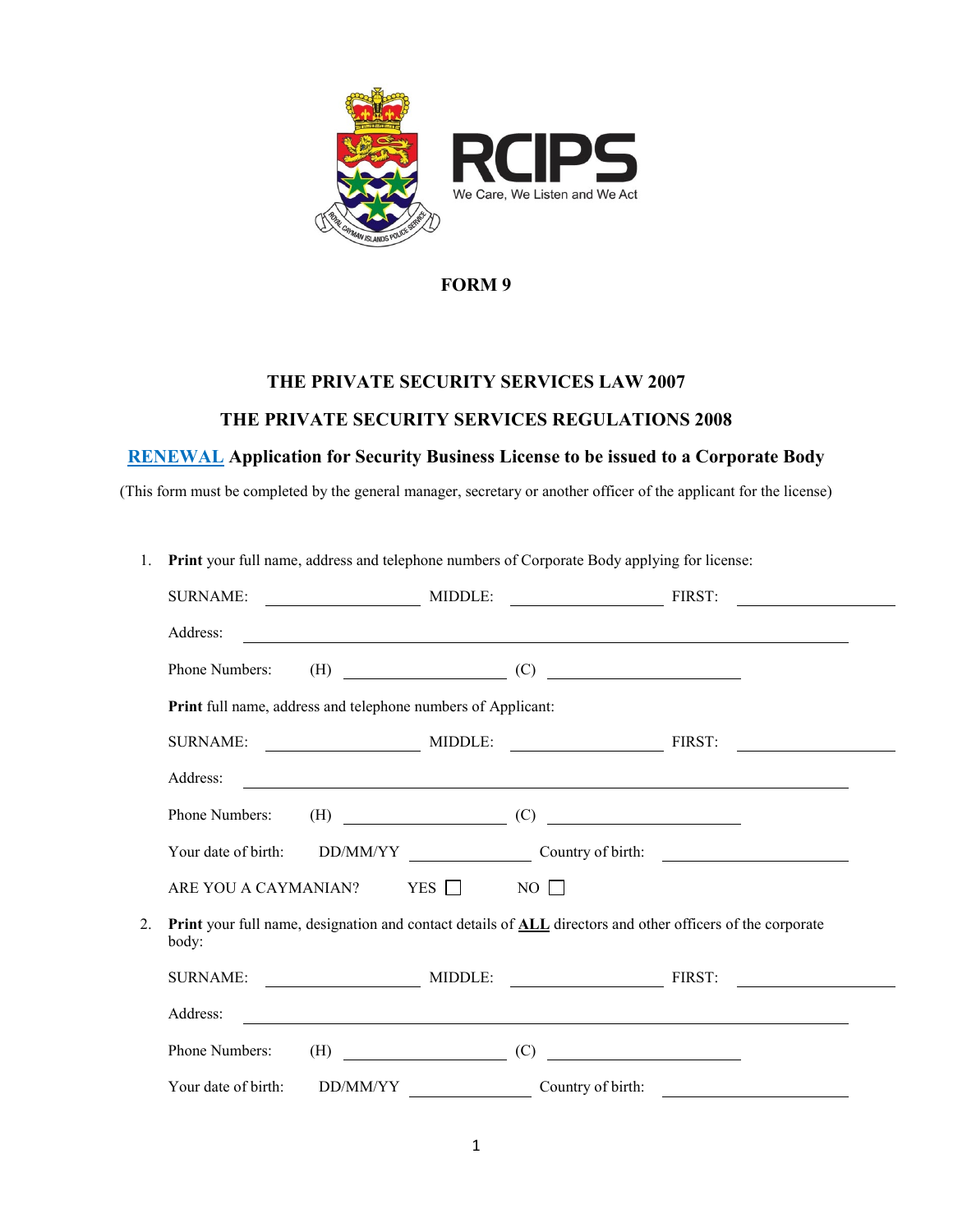

| ARE YOU A CAYMANIAN?                | YES 1 1 | $NO$ $\Box$ |        |
|-------------------------------------|---------|-------------|--------|
| DO YOU POSSESS CAYMANIAN STATUS?    |         | YES 1 1     | NO 1 1 |
| DO YOU POSSESS PERMANENT RESIDENCY? |         | YES 1 1     | NO LI  |
|                                     |         |             |        |

IF NOT, WHAT IS YOUR NATIONALITY AND HOW LONG HAVE YOU BEEN RESIDING IN THE CAYMAN ISLANDS?

|                              | SURNAME: MIDDLE: MIDDLE: FIRST:                                                                                       |                                                | $\overline{\phantom{a}}$                             |
|------------------------------|-----------------------------------------------------------------------------------------------------------------------|------------------------------------------------|------------------------------------------------------|
| Address:                     |                                                                                                                       |                                                | <u> 1989 - Johann Barn, fransk politik (d. 1989)</u> |
| Phone Numbers:               |                                                                                                                       |                                                |                                                      |
|                              |                                                                                                                       |                                                |                                                      |
|                              | ARE YOU A CAYMANIAN? YES $\Box$ NO $\Box$                                                                             |                                                |                                                      |
|                              | DO YOU POSSESS CAYMANIAN STATUS? YES □                                                                                | NO 11                                          |                                                      |
|                              | DO YOU POSSESS PERMANENT RESIDENCY? YES $\Box$ NO $\Box$                                                              |                                                |                                                      |
| <b>CAYMAN ISLANDS?</b>       | IF NOT, WHAT IS YOUR NATIONALITY AND HOW LONG HAVE YOU BEEN RESIDING IN THE                                           |                                                |                                                      |
|                              |                                                                                                                       |                                                |                                                      |
|                              |                                                                                                                       |                                                |                                                      |
| Address:                     | <u> 2000 - Jan James James Barnett, amerikan bahasa perangan pengaran pengaran pengaran pengaran pengaran pengara</u> |                                                |                                                      |
| Phone Numbers:               | $(H) \t\t (C)$                                                                                                        | <u> The Communication of the Communication</u> |                                                      |
| Your date of birth: DD/MM/YY |                                                                                                                       |                                                | Country of birth:                                    |
| ARE YOU A CAYMANIAN?         | $YES$ $\Box$                                                                                                          | $NO \Box$                                      |                                                      |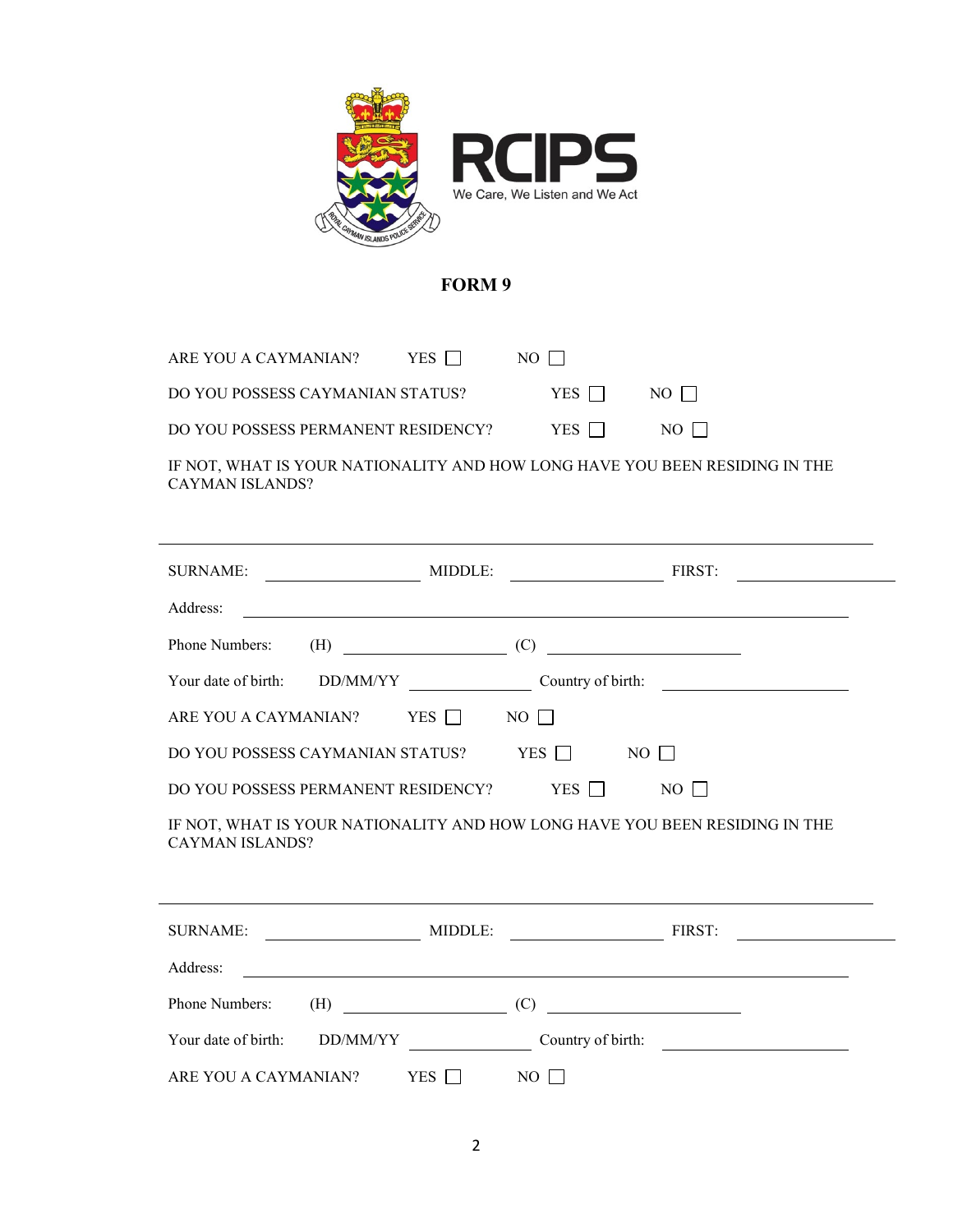

DO YOU POSSESS CAYMANIAN STATUS? YES  $\Box$  NO  $\Box$ 

| DO YOU POSSESS PERMANENT RESIDENCY? | YES $\Box$ |  |
|-------------------------------------|------------|--|
|-------------------------------------|------------|--|

IF NOT, WHAT IS YOUR NATIONALITY AND HOW LONG HAVE YOU BEEN RESIDING IN THE CAYMAN ISLANDS?

| <b>SURNAME:</b>                     | MIDDLE:<br>FIRST:                                                           |
|-------------------------------------|-----------------------------------------------------------------------------|
| Address:                            |                                                                             |
| Phone Numbers:<br>(H)               | (C)<br><u> 1989 - Johann Barbara, martxa alemani</u> ar a                   |
| Your date of birth:<br>DD/MM/YY     | Country of birth:                                                           |
| YES $\Box$<br>ARE YOU A CAYMANIAN?  | $NO$                                                                        |
| DO YOU POSSESS CAYMANIAN STATUS?    | YES    <br>$NO$                                                             |
| DO YOU POSSESS PERMANENT RESIDENCY? | YES    <br>$NO$ $\Box$                                                      |
| <b>CAYMAN ISLANDS?</b>              | IF NOT, WHAT IS YOUR NATIONALITY AND HOW LONG HAVE YOU BEEN RESIDING IN THE |
|                                     |                                                                             |

3. Work Permit, Pension and Health Insurance Details: **Provide the relevant information for the following: (Mark (N/A) where question is not applicable)** (a) Temporary Work Permit No. Expiry Day: dd/mm/yy (b)<br>Work Permit No. Expiry Day: dd/mm/yy

| (c)                         |             |          |
|-----------------------------|-------------|----------|
| Gainful Occupation Lic. No. | Expiry Day: | dd/mm/vv |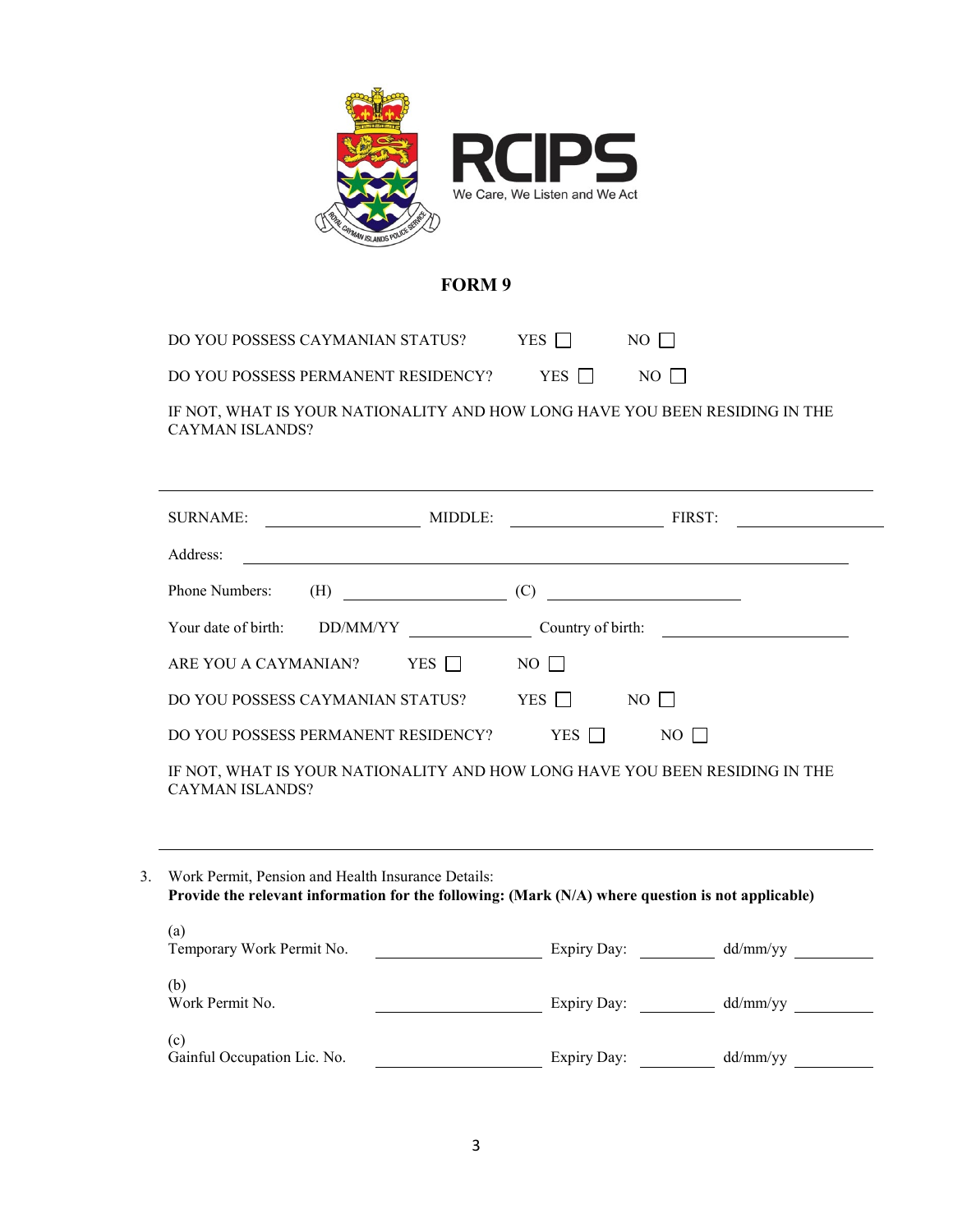

| (d)<br>Name of Pension Plan Provider:<br>Telephone Number:<br>Administrator:                      |                                                                                                      |            |    |
|---------------------------------------------------------------------------------------------------|------------------------------------------------------------------------------------------------------|------------|----|
| (e)<br>Name of Health Insurance Provider:<br>Telephone Number:<br><b>Issued Date:</b><br>dd/mm/yy | <u> 1989 - Johann Barnett, fransk politik (</u><br><b>Expiry Date:</b><br>dd/mm/yy                   |            |    |
| (f)<br>Name of the Security Company:<br>Address:<br>Telephone Number:                             |                                                                                                      |            |    |
| (g)<br>Detail description of uniform:                                                             |                                                                                                      |            |    |
| (h)<br>Company and expiration date of Ins. Certificate:                                           | Detail description of vehicle including Reg. No., expiration date of vehicle Reg., name of Insurance |            |    |
| <b>Registration Number:</b><br>Vehicle Model:<br>Expiration Date of Vehicle Coupon:               |                                                                                                      |            |    |
| Company of Vehicle Insurance:<br>Expiration Date of Vehicle Insurance:                            | dd/mm/yy<br>dd/mm/yy                                                                                 |            |    |
|                                                                                                   | Has the applicant ever been convicted of a Criminal or Traffic offence in any country?               | <b>YES</b> | NO |

If yes, applicant must give details of any offence (s) the year (s) and Country in which conviction (s) were committed:

4.

| <b>OFFENCES</b> | <b>COUNTRY</b> | YEAR OF CONVICTION |
|-----------------|----------------|--------------------|
|                 |                |                    |
|                 |                |                    |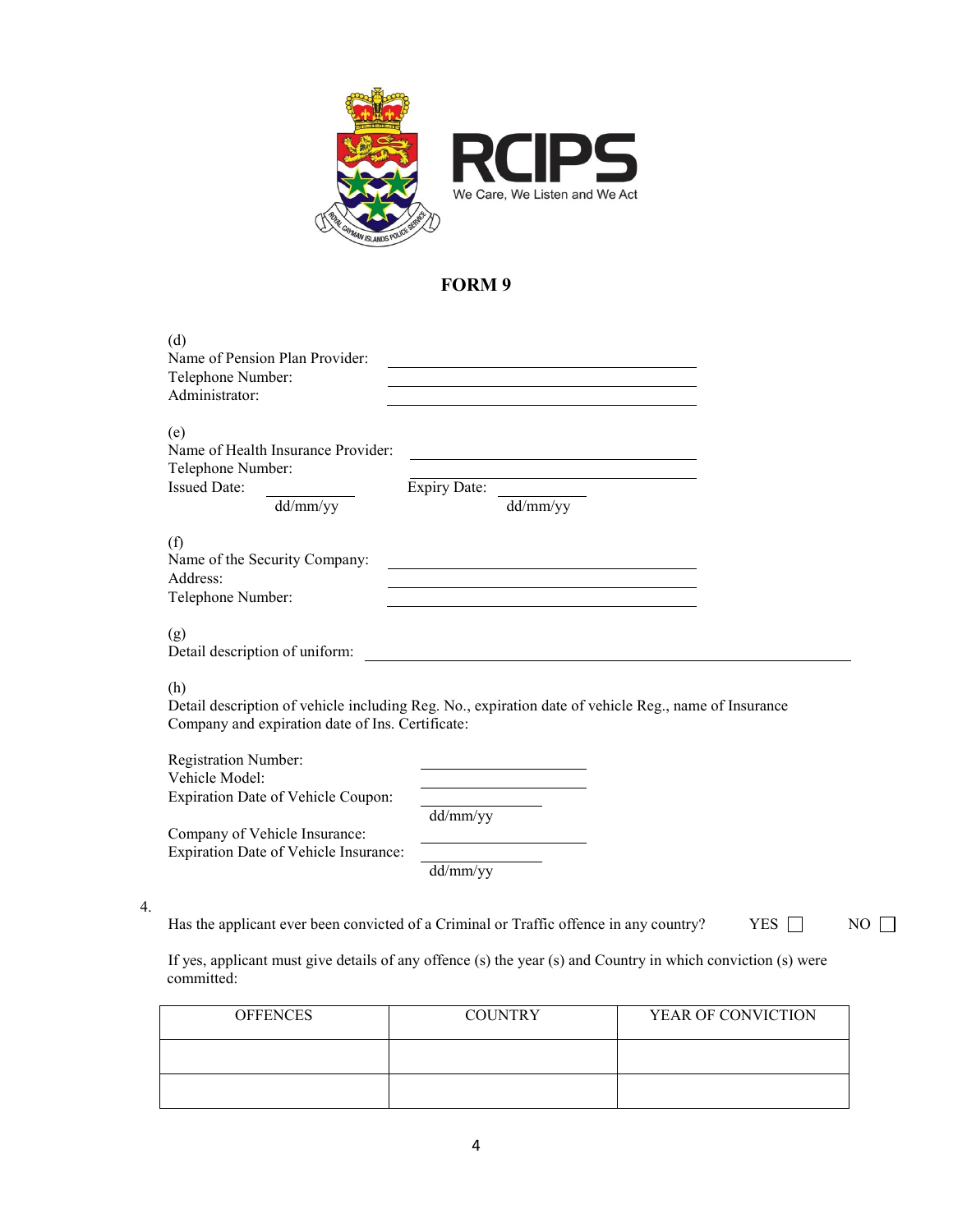

**Applicant to provide a current Cayman Police record if you are a resident in the Cayman Islands for more than 6 months or a Police record from a foreign country of origin if resided in for the last 6 months.**

**Applicant to provide two (2) color full face passport size photographs which are to be notarized.**

5.

Have any of the directors or officers of the corporate body ever been convicted of a Criminal or Traffic offence in any country? YES  $\Box$  NO  $\Box$ 

If yes, director (s) must give details of the name of offender (s) the offence (s), the year (s) and Country in which conviction (s) were recorded:

| <b>OFFENCES</b> | <b>COUNTRY</b> | YEAR OF CONVICTION |
|-----------------|----------------|--------------------|
|                 |                |                    |
|                 |                |                    |
|                 |                |                    |
|                 |                |                    |

6.

| Is the applicant currently the subject of any resolution or petition for its winding up?<br>YES<br>NO                                                         |
|---------------------------------------------------------------------------------------------------------------------------------------------------------------|
| If yes, give details:                                                                                                                                         |
| YES.<br>Is any director or the applicant an undercharged bankrupt?<br>NO 11                                                                                   |
| If yes, give details:                                                                                                                                         |
| Is any director or the applicant currently subject to the provisions of a deed of<br>YES<br>NO.<br>arrangement or other scheme or arrangement with creditors? |
| If yes, give details:                                                                                                                                         |